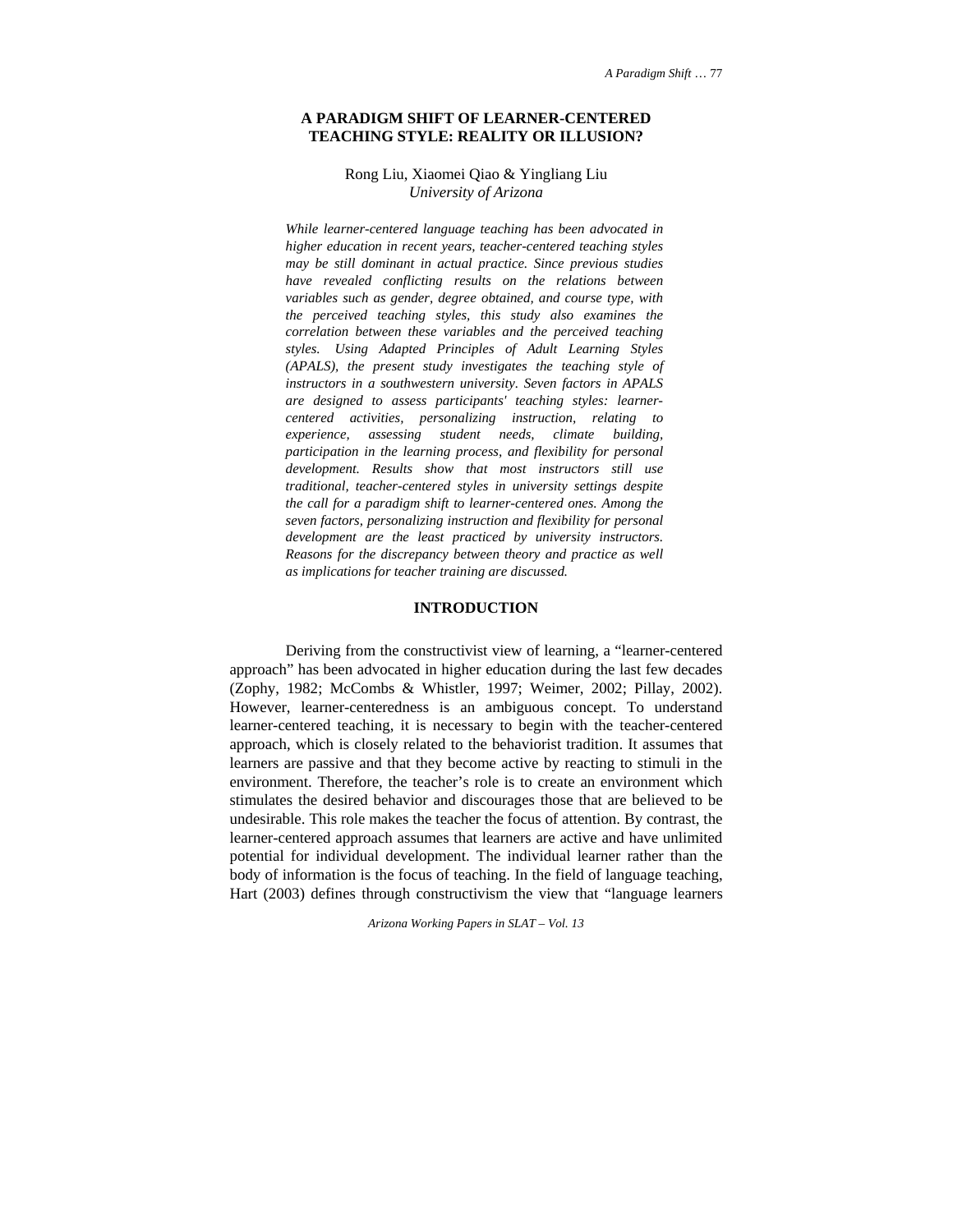should develop their understanding of the convention of language used by engaging in the kinds of language activity found in real life rather than by learning lists of rules" (p.288). In a broader sense of education, Kain (2003) explains that in learner-centered approaches, the construction of knowledge is shared, and learning is achieved through learners' engagement with various activities. The idea of focusing on the learner rather than the teacher requires that teachers' and learners' roles be reexamined in the learning process. Teachers need to consider a paradigm shift from a teacher-centered teaching style to a learner-centered one.

## **LITERATURE REVIEW**

According to Conti (2004), the term teaching style refers to the distinct qualities displayed by a teacher that are consistent from situation to situation regardless of the material being taught. Based on the literature on teaching styles, Dupin-Bryant (2004) defines learner-centered teaching style as "a style of instruction that is responsive, collaborative, problem-centered, and democratic in which both students and the instructor decide how, what, and when learning occurs" (p.42). On the other hand, teacher-centered teaching style is considered as "a style of instruction that is formal, controlled, and autocratic in which the instructor directs how, what, and when students learn" (p.42). To assess teachers' teaching style, Conti (1979) developed in his doctoral dissertation the Principles of Adult Learning Scale (PALS). Since 1979, PALS has been revised several times (Conti, 1983, 1985, 2004). Tests on its construct validity, content validity and reliability proved PALS is a highly reliable and valid rating scale to examine instructors' teaching style (Conti 1979, 1982, 1983; Premont, 1989; Parisot, 1997).

PALS is a 44-item questionnaire requiring respondents to indicate the frequency with which they practice the behaviors described (0=Never, 5=Always). A higher score on PALS indicates a learner-centered approach, while a lower score indicates a teacher-centered one. Seven factors constitute the structure of the PALS assessment. They are as follows (Conti, 1985, p.11):

- 1. Learner-Centered Activities: Reflects the extent to which an instructor supports a more collaborative mode by practicing behaviors that encourage students to take responsibility for their own learning; those who support a teacher-centered mode of instruction favor formal testing over informal evaluation techniques.
- 2. Personalizing Instruction: Reflects the extent to which instructors employ a number of techniques that personalize learning to meet the unique needs of each student, emphasizing cooperation rather than competition.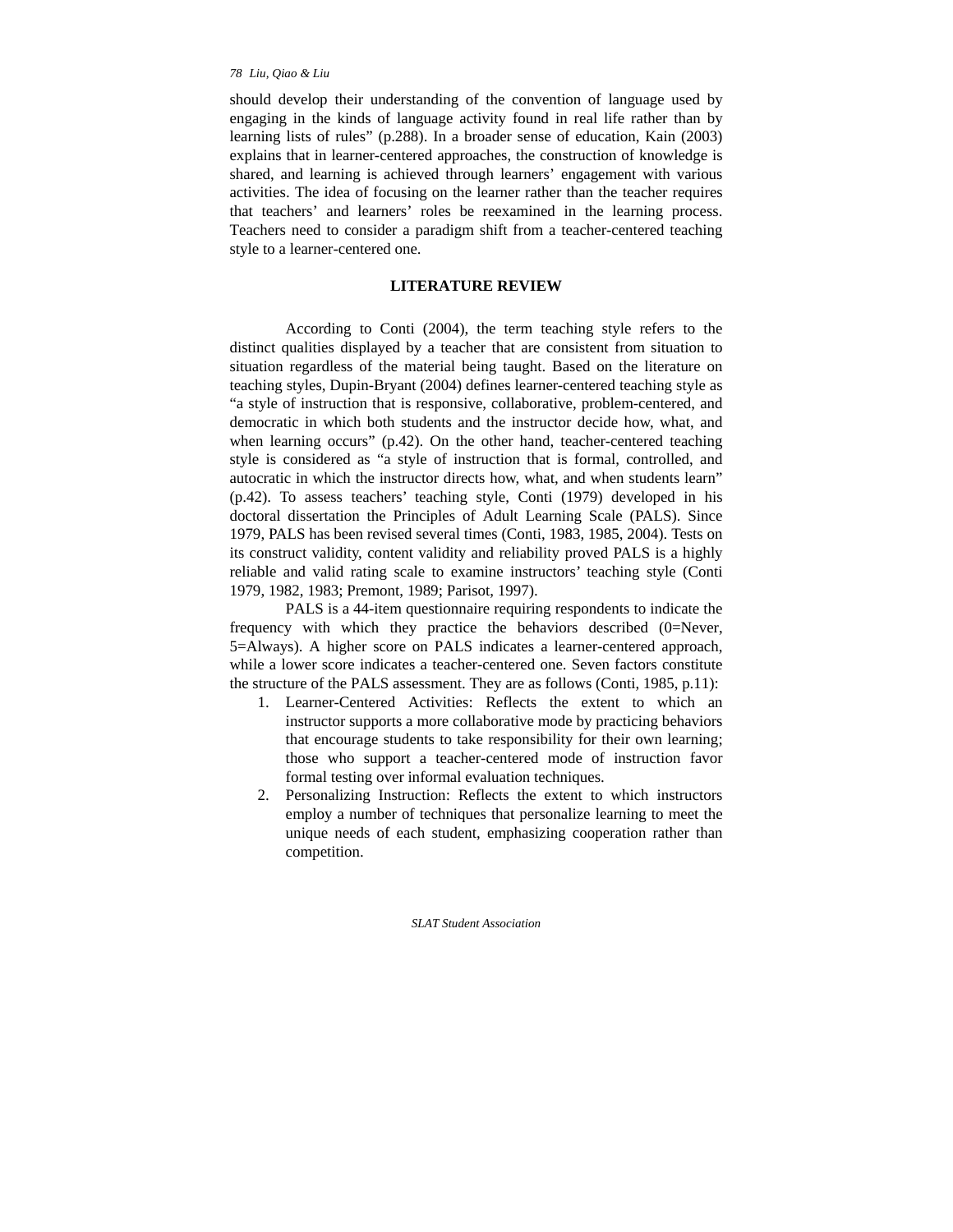- 3. Relating to Experience: Reflects the extent to which an instructor emphasizes learning activities that consider prior experience and encourages students to make learning relevant to current experiences.
- 4. Assessing Student Needs: Assesses instructor orientation toward finding out what each student wants and needs to know, a task often accomplished through individual conferences and informal counseling.
- 5. Climate Building: Measures whether teachers set a friendly and favorable climate in the classroom, where dialogue and interaction with other students are encouraged. Taking risks is also favored, and errors are seen as part of the learning process.
- 6. Participation in the Learning Process: Reflects the extent to which an instructor relies on students to identify the problems they wish to solve and allows students to participate in making decisions about the topics that will be covered in class.
- 7. Flexibility for Personal Development: Reflects an instructor's selfconception as a facilitator rather than a provider of knowledge. Flexibility is maintained by adjusting the classroom environment and curricular content to meet the changing needs of the students.

Since Conti developed and validated PALS in the late 1970s and early 1980s, the instrument has been used in a myriad of research studies (e.g. Clow, 1986; Wilson, 1994; Miglietti & Strange, 1998; Wang, 2004). Results of these studies show a strong preference for the teacher-centered approach in community colleges and university settings, even though the learner-centered approach is advocated in the adult education literature. At the college level, teachers are trying to achieve teaching goals that are closely related to academic disciplines and personal perceptions of teaching roles. The teaching style is influenced by the nature of the learner, the teacher, the situation and the content of the curriculum (McCollin, 2000).

Although several studies implementing PALS have included specific demographic and personal variables such as gender, age, teaching area, and students, there is a dearth of research investigating the correlation between these variables and teaching styles. For example, Spoon and Schell (1998) investigated the interaction between student learning styles and instructor teaching styles. They also examined the influence of selected demographic variables including age, ethnicity, and gender on learning styles and found that age is a significant variable. But no analysis has been conducted on the interaction between demographic variables of teachers and their teaching styles. In Dupin-Bryant's (2004) descriptive study investigating the teaching styles of interactive television instructors, PALS scores were calculated in relation to various demographic variables such as gender, level of education, academic rank, interactive classroom type and course type. It was found that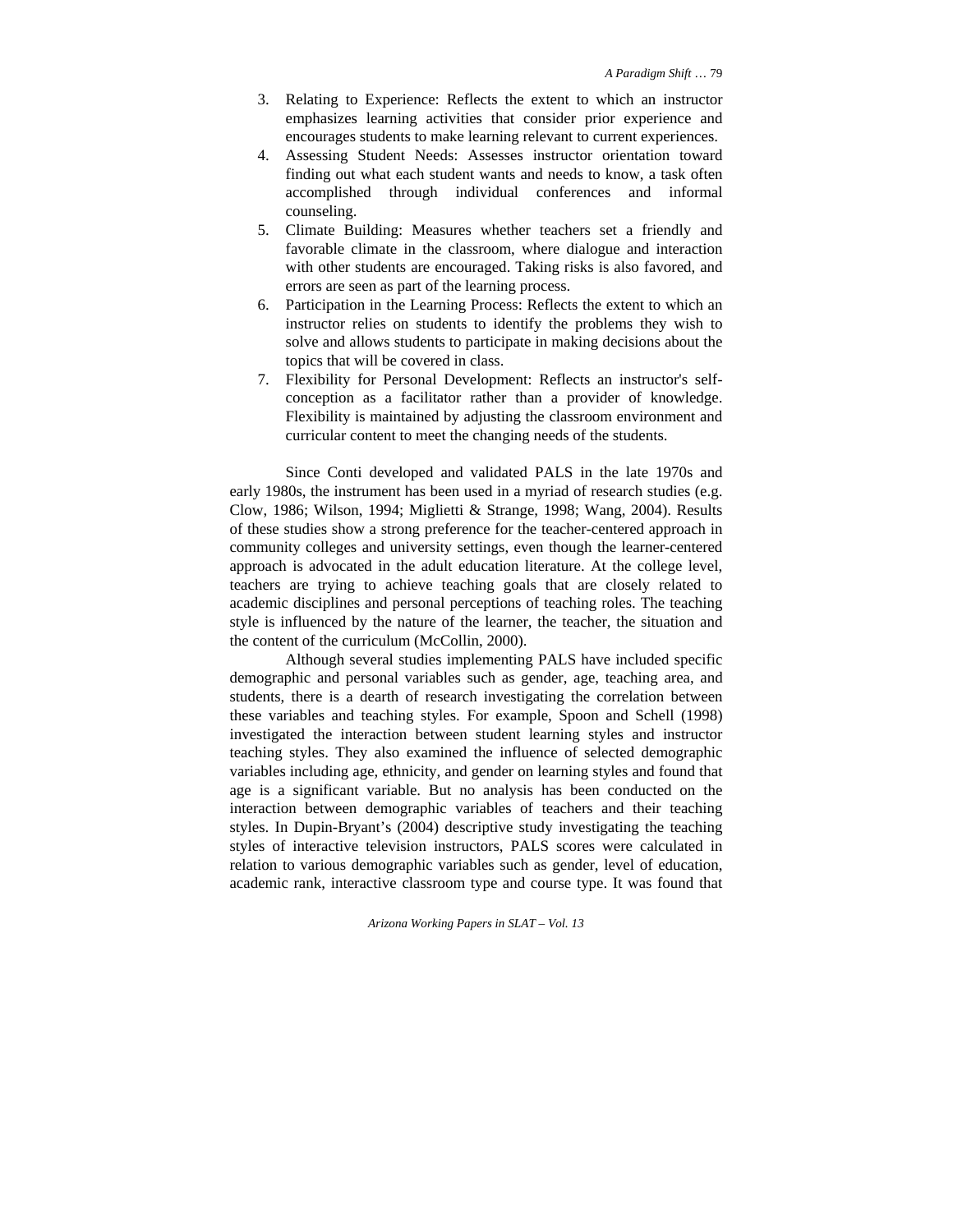the teaching style of interactive television instructors was teacher-centered. However, no further analysis was conducted.

A few studies investigating the relationship between instructors' teaching styles and instructor demographic variables reveal conflicting results. Seevers & Clark (1993) investigated 13 independent variables such as major, current professional position, number of years employed, highest educational degree, number of adult education classes taken, teaching experience outside of the present employment, gender, and age. It was found that none of the variables in the study were related to the others. As the study was only able to account for 16 percent of the total variance in explaining or predicting factors related to perceived teaching styles, additional studies should be conducted to look at different variables or combinations of variables to try to explain more of the variance. In contrast, McCollin (2000) found that there was a significant relationship between the instructors' teaching style and the predicator variables such as the instructors' educational level and the type of course they taught. The conflicting results warrant further investigation of the relationship between instructors' teaching styles and instructors' demographic variables.

Moreover, very few studies have been conducted to assess teaching style with instructors from different countries using PALS. In most universities in North America, there is a large portion of non-native instructors, who are teaching content courses or language courses. For those who teach language courses, they teach their first languages, such as Spanish, French, and Chinese. In this sense, they are regarded as native instructors. Those native speakers of English who teach languages other than English are nonnative instructors. Because instructors come from different cultural and educational backgrounds, their teaching styles may vary. And as the curricula of language courses differ drastically from those of content courses, it is reasonable to assume that teachers modify their teaching style based on the courses they teach.

The present study is a pilot study that investigates the teaching styles of instructors in a large southwestern university and the correlation between instructors' demographic characteristics and self-perceived teaching styles. The study addressed the following research questions:

1. What is the dominant teaching style of the university instructors in the sample?

2. Among the seven factors indicated in PALS, which are easiest for instructors to achieve?

3. What variables influence instructors' teaching style?

#### **METHODOLOGY**

A survey was used to collect data among a group of Graduate Associates in Teaching (GATs) in a research-based university. All participants in this study were actual instructors of at least one course. Since it was a pilot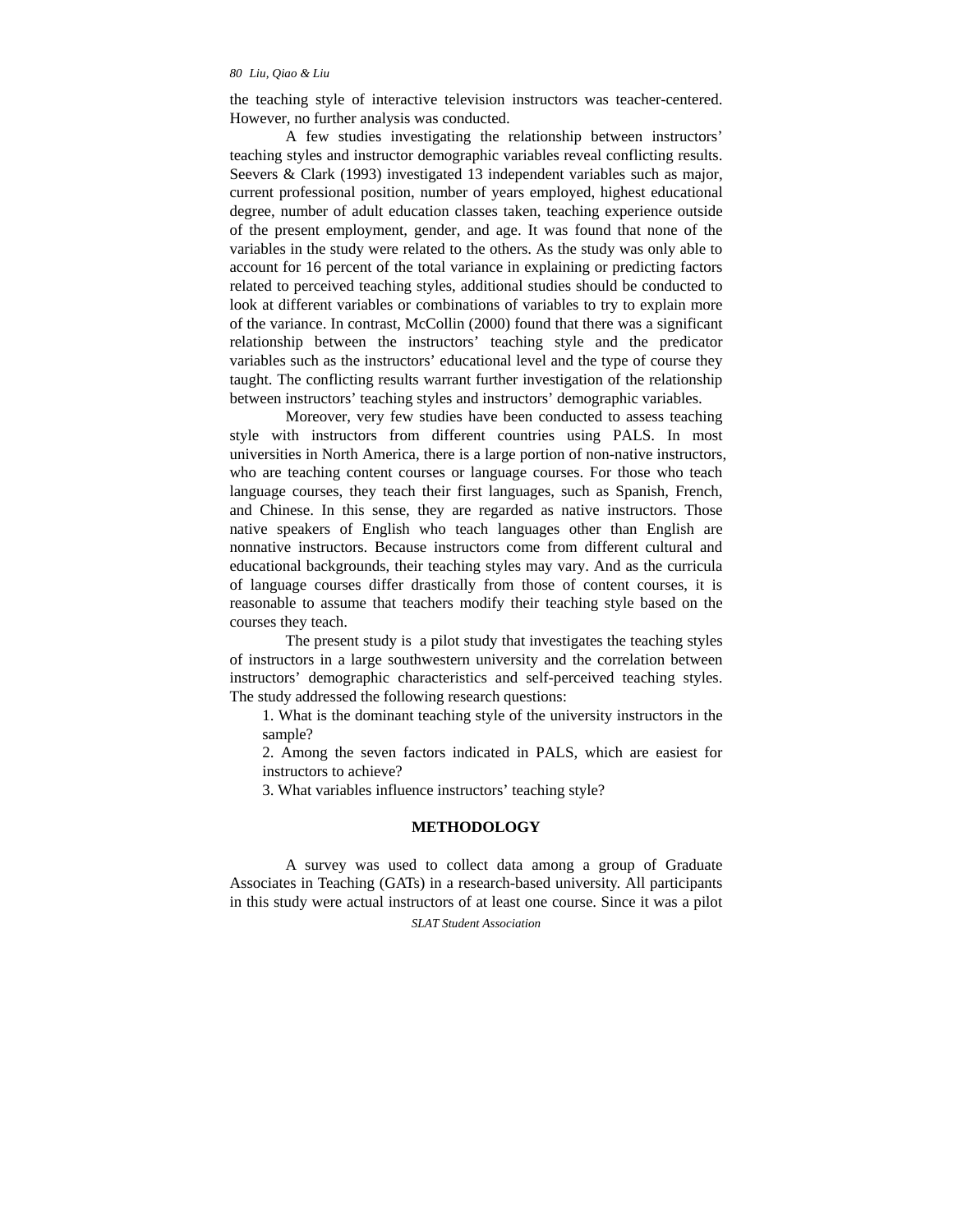study, a semi-purposeful sampling technique was used to ensure that there was diversity in course types (language course vs. content course) and speakers status (native vs. non-native) among all participants. Twenty-four surveys were returned from the 28 surveys distributed. Of those surveys returned, 3 were discarded due to missing data. Thus 21 usable survey responses were analyzed.

The survey was a two-part questionnaire including a general demographic survey and the Adapted Principle of Adult Learning Scale (APALS) (See Appendix). In the APALS, the PALS was reduced to 26 items because a 44-item questionnaire is rather lengthy and it is necessary to exclude some items that are not proper in higher education settings for college students. For example, "I allow *older students* more time to complete assignments when they need it", "I encourage students to adopt *middle class values*".

Descriptive statistics were used to analyze the demographic characteristics of the participants. The instructor's overall teaching style was determined by a composite score calculated from each individual item results. An ANOVA analysis was used to determine the relationship of length of residence in US, length of teaching in home country, length of teaching in US and the total score in PALS. The above analysis is done with the help of SPSS (Statistical Package of Social Science) 12.0 for Windows.

## **RESULTS**

Among the GAT instructors  $(N=21)$  participating in this study, 75 percent (n=16) were female and approximately one-fourth (n=5) were male. Sixty-seven percent (n=14) of them were teaching language courses ("LAN" in the following analysis) like English as a Second Language, French, Spanish, and Chinese. Thirty-three percent (n=7) were teaching content courses (CON) such as English composition, Linguistics and Computer Science. Native speaker teachers (e.g., Americans teaching English, French speakers teaching French) made up 57 percent (n=12) of the total population, and 43 percent were non-native speaker instructors. Ten percent (n=2) reported that their highest level of completed education was a doctorate, 38 percent (n=8) a bachelor's degree, and 52 percent (n=11) a master's degree.

Respondents' length of residence (LOR) in the US ranged from one to forty years, with a mean of 16, median of 8, and SD of 14. The length of teaching in their home country (LOT1) ranged from zero to ten years, with a mean of 3.5, median of 3, and standard deviation of 3.4. The length of teaching in the US (LOT2) ranged from one to ten years, with a mean of 3.0, median of 2, and standard deviation of 2.8. The demographic characteristics of the sample are presented in Table 1.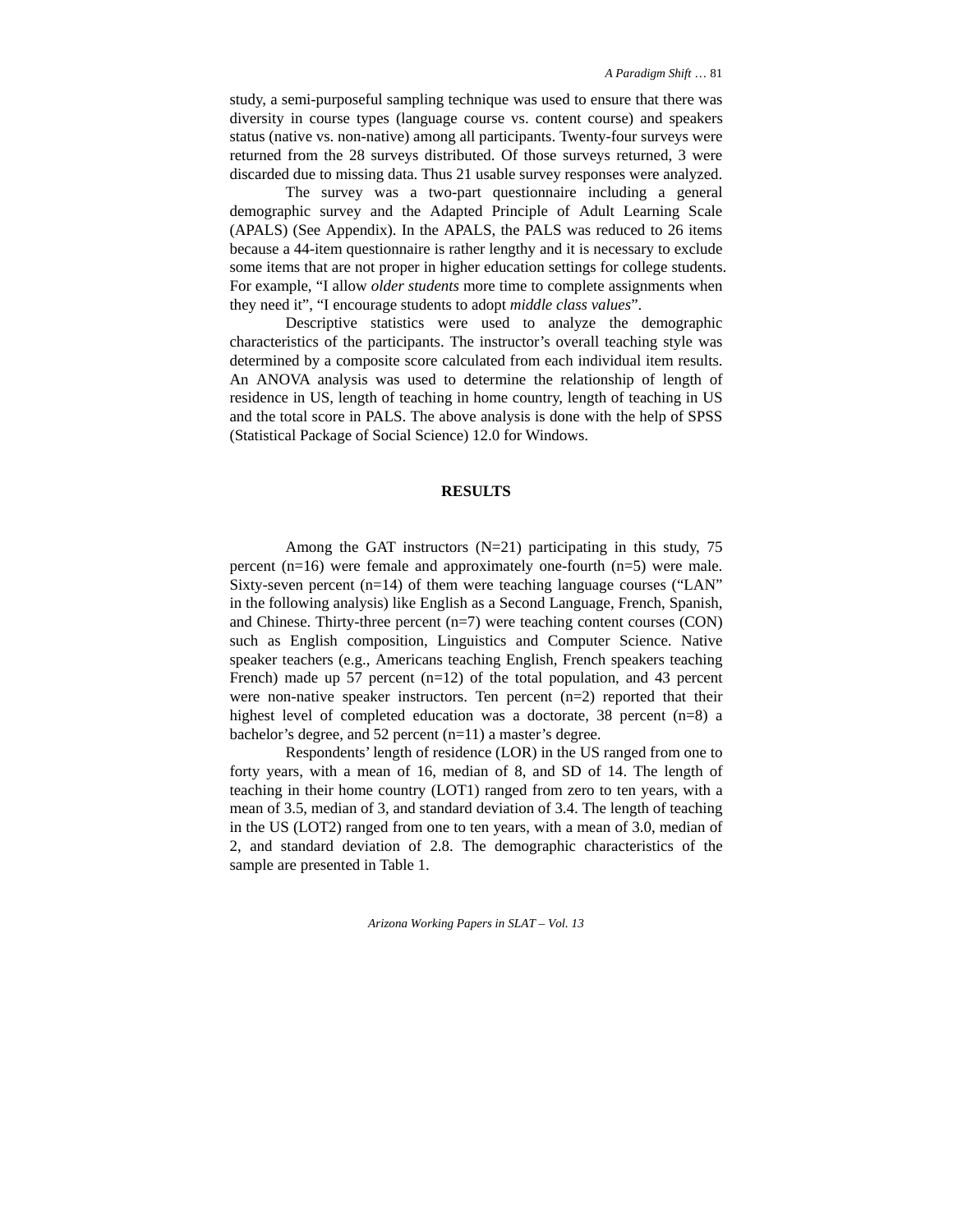| <b>Demographic Variables</b>             | <b>Total N</b> | Total % |
|------------------------------------------|----------------|---------|
| <b>Gender</b>                            |                |         |
| Female                                   | 16             | 76%     |
| Male                                     | 5              | 24%     |
| Age                                      |                |         |
| $21-30$                                  | 13             | 62%     |
| $31 - 40$                                | 8              | 38%     |
| Level of education completed             |                |         |
| <b>BA</b>                                | 8              | 38%     |
| MA                                       | 11             | 52%     |
| PhD                                      | $\overline{2}$ | 10%     |
| Course type (lan/con)                    |                |         |
| Language                                 | 14             | 67%     |
| Content                                  | 7              | 33%     |
| <b>Nation</b>                            |                |         |
| Native                                   | 12             | 57%     |
| Non-native                               | 9              | 43%     |
| Length of residence in US                |                |         |
| (LOR)                                    | 6              | 29%     |
| $\langle 2 \rangle$                      | 5              | 24%     |
| $3-16$                                   | $\overline{7}$ | 33%     |
| 17-30                                    | 3              | 14%     |
| $>30$                                    |                |         |
| Length of teaching in home               |                |         |
| country (LOT1)                           | 11             | 52%     |
| $0 - 3.5$                                | 7              | 33%     |
| $3.6 - 7$                                | 3              | 14.3%   |
| >7                                       |                |         |
| Length<br>of teaching<br>in<br><b>US</b> |                |         |
| (LOT2)                                   | 16             | 76%     |
| $0 - 3$                                  | 3              | 14%     |
| $4 - 7$                                  | $\overline{2}$ | 10%     |
| $8 - 11$                                 |                |         |

Table 1: Demographic Variables of Participants

Instructors' overall teaching styles were determined by the composite score on the PALS calculated from each individual item results. For the 26 items, the highest possible score was 130. The norms of these 26 items were established by Conti, who compared the 26 items in the original data set with 1130 cases, and recommended "using 83 as the norm with a standard deviation

*SLAT Student Association*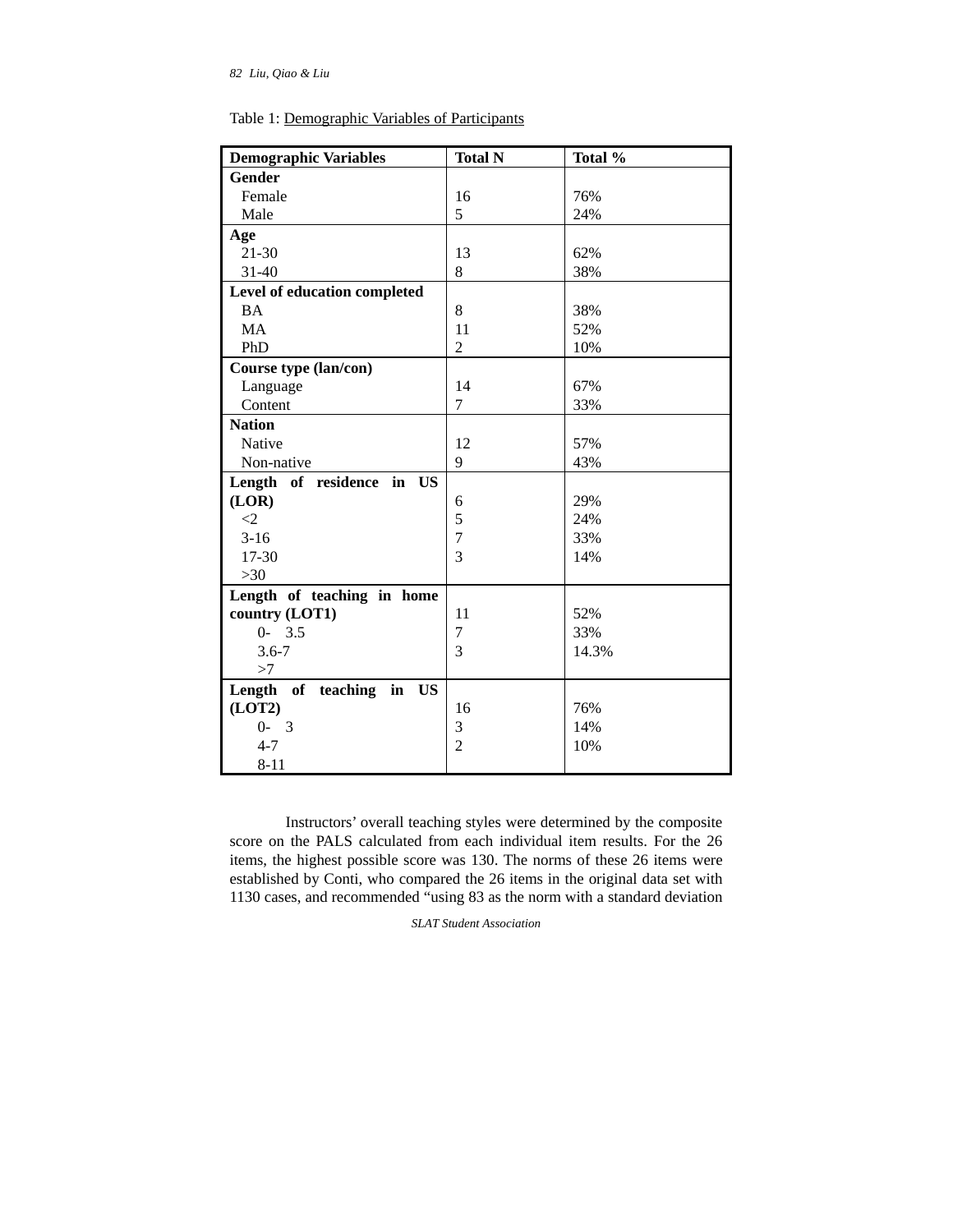of 13" (personal communication, Feburary 5, 2005). Although this norming value was derived through Conti's estimates of norm scores for the participants in the present study, the reliability of this modified APALS instrument cannot be directly equated to that of Conti's own instrument Nonetheless, this estimated norm was based upon careful consideration of participant variables found within the canonical APALS instrument and provides a powerful mean of comparison in the present study.

The number of standard deviations in which a score fell above or below the established mean of 83 was used to interpret the strength of commitment to a particular style: (a) extreme --- 3 standard deviations away from the mean; (b) very strong --- 2 standard deviations away from the mean, and (c) increased --- 1 standard deviation away from the mean (Conti, 2004). The mean APALS composite rating for the sample GATs in this study was 75.3 with a standard deviation of 6.6. Nineteen percent of the instructors  $(n = 4)$  had composite scores in the range of zero to 68 (two standard deviations below the norm). More than 60 percent ( $n = 13$ ) scored within one standard deviation below the established mean, and another nineteen percent  $(n = 4)$  scored above the established mean (see Table 2).

| Degree of commitment                                   | <b>Interval</b> | <b>Frequency</b> | $\frac{0}{0}$ |
|--------------------------------------------------------|-----------------|------------------|---------------|
| Teacher-centered --- very $\vert 56 \cdots 68 \rangle$ |                 |                  | 19            |
| strong                                                 |                 |                  |               |
| Teacher-centered --- increased                         | $169 - 82$      |                  |               |
| Learner-centered --- increased                         | $83 -- 95$      |                  | 19            |

Table 2: Frequency distribution of GATs' APALS scores

To answer the second research question, "Among the seven factors in PALS, which are easiest for instructors to achieve in the classroom?" the percentage of the mean score by each factor in its own total was calculated to determine the ease of achievement. The higher percentage the mean score is, the more easily it is for instructors to practice those classroom behaviors. Results indicated that Factor 5 (climate building) was the easiest (88%) with a mean of 8.8 out of a total of 10, and Factor 7 (flexibility for personal development) was the hardest (40%) with a mean of 10.1 out of a total of 25 (see Fig. 1).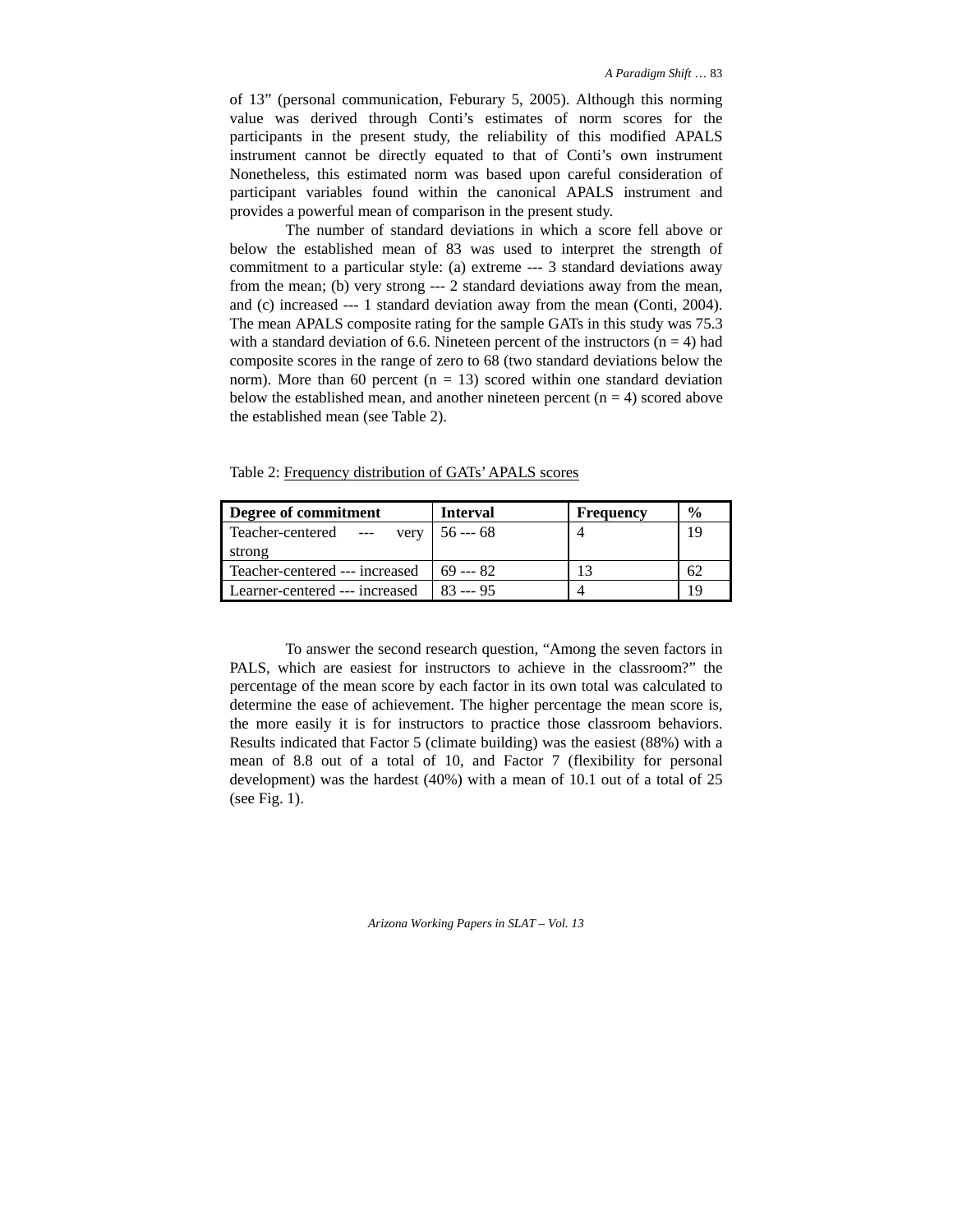

Figure 1: Percentage of mean score by factor.

Previous studies have shown that demographic variables such as nation, sex and age influence teachers' teaching styles. However, few studies consider course types as a possible variable. This study, including it as a possible factor, analyzed correlation between those variables and instructors' teaching styles. The descriptive data are displayed in Table 3:

| Categories | Mean  | <b>Std. Deviation</b> |
|------------|-------|-----------------------|
| native     | 75.73 | 6.55                  |
| nonnative  | 74.63 | 7.14                  |
| female     | 74.59 | 6.22                  |
| male       | 77.60 | 8.11                  |
| language   | 75.79 | 5.93                  |
| content    | 74.36 | 8.28                  |
| Total      | 75.31 | 6.62                  |

Table 3: Mean and Standard Deviation of selected demographic variables

The ANOVA analysis showed that no significant difference in total score resulted from instructor sex  $(F(1,21)=2.325, p>0.05)$ , native/nonnative characteristics (F(1,21)=0.017, p>.05), degree type (F(2, 21)=0.68, p>.05), age  $(F(1, 21)=1.444; p>0.05)$  or language/content characteristics  $(F(1,21)=0.306,$ p>.05). There was no interaction among these factors.

Further analysis of the variables showed that length of teaching in the US and course type are the best predictors of an instructor's total scores of the APALS (F(2, 20) = 9.09, p<.05,  $R^2 = .50$ ). The longer the teachers teach, the higher their total score is (Higher scores indicate that their teaching style

<sup>1=</sup>Learner-Centered Activities; 2=Personalizing Instruction; 3=Relating to Experience; 4= Assessing Needs; 5=Climate Building; 6=Learning Process; 7= Flexibility for Pers. Develop.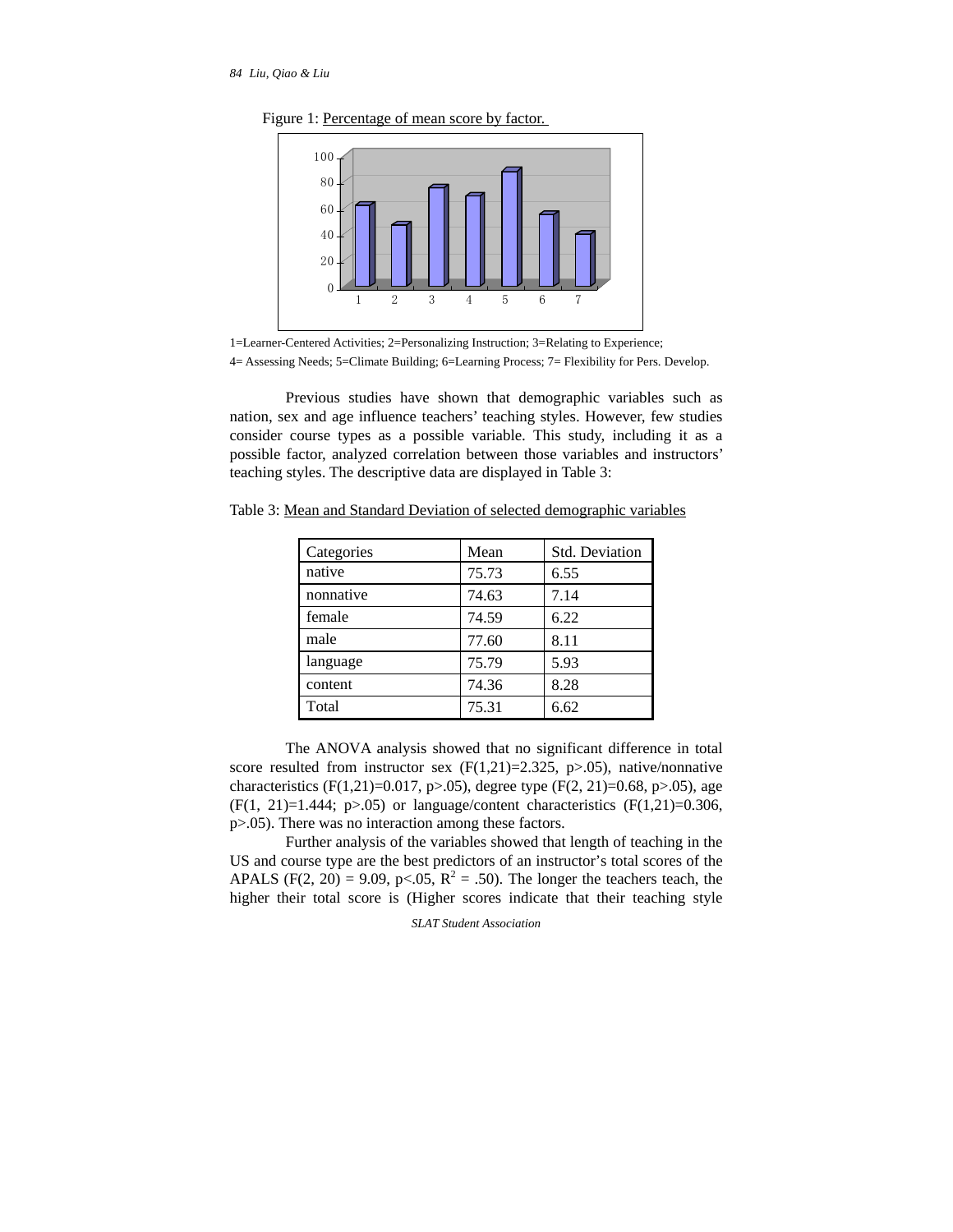moves more towards student-centeredness). With the same length of teaching in the US, language instructors scored about 6 points higher than content instructors.

# **DISCUSSION**

The findings allow us to address the three questions in the study. The first research question was "what is the dominant teaching style of the university instructors in the sample?" The results indicated that the dominant teaching style of university GATs investigated is teacher-centered. This finding concurs with many previous studies that reported instructors resort to traditional, teacher-centered styles in different teaching settings. For example, in distance teaching, Dupin-Bryant (2004) reported 79.8 percent of 203 interactive television instructors displayed inclinations towards a teacher-centered approach, in which 12.8 percent showed extreme preference, 34 percent showed very strong preference and 33 percent showed increased preference. In adult education, Spoon and Schell (1998) also reported a moderate preference for a teacher-centered approach by both teachers and learners. More recently, Conti (2004) concluded that teacher-centered style is "currently the dominant approach throughout all levels of education in North America" (p.77). This study provides further support to the identification of teacher-centered styles in practice in university settings.

In general, research theories have always advocated strategies, methods and activities associated with learner-centered teaching style. The learner-centered style is regarded as an effective and democratic way of improving students' motivation, participation and final achievements in all kinds of learning processes. However, the descriptive results in this study along with previous research studies indicate that instructors employed teacher-centered approaches in actual practice. This discrepancy between theory and practice suggests that on one hand, more training and support programs are necessary in higher education to facilitate the instructional change. On the other hand, more detailed discussions are necessary to further specify what are genuine learner-centered actions and what are true teachercentered ones.

 With regard to the second research question "among the seven factors in PALS, which are easiest for the instructors to achieve?", results in this study indicated that university GATs practice "climate building" (88%), "relating to experience" (75%), and "assessing student needs" (69%) most successfully, "learner-centered activities" (62%) and "participation in the learning process" (55%) fairly well, and "personalizing instructions" (47%) and "flexibility of personal development" (40%) rather poorly.

These findings provide useful information for training programs for instructors. Instead of looking at the learner-centered approach as an empty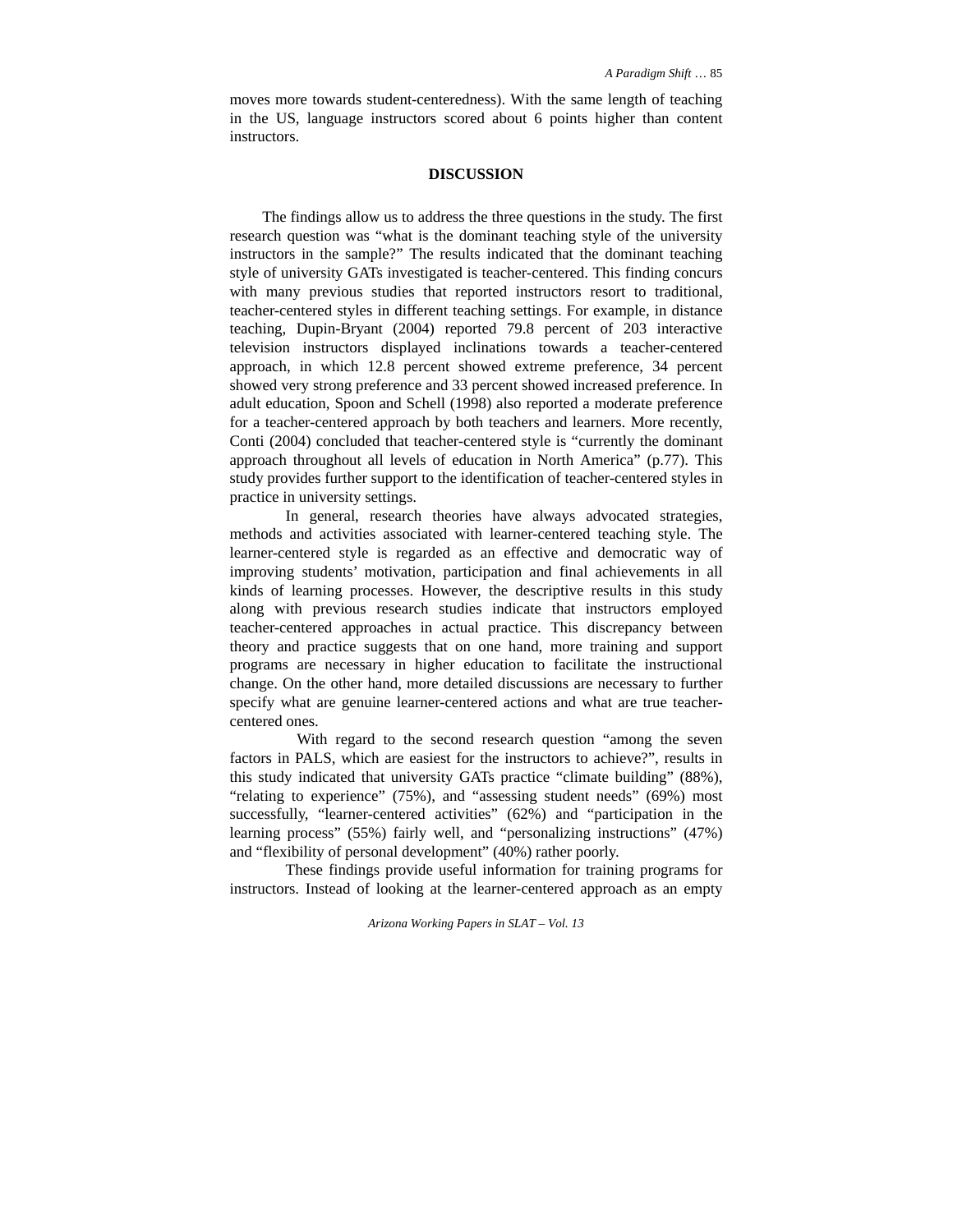concept, the results in this study reveal some concrete actions instructors might want to incorporate into practice. For example, to improve their performance on "personalizing instructions" and "flexibility of personal development", the lowest two factors in the present study, teachers should give students more freedom to work on their own rate ("personalizing instructions"); they might not need to stick to the course objectives in the syllabus they wrote at the beginning of a semester ("flexibility of personal development"); and lecturing may not always be the best method for presenting subject materials ("personalizing instructions").

As for the third research question "What variables influence instructors' teaching style?", results showed that length of teaching in the US and course type (language/content) are the best predictors of an instructor's total scores on the APALS. The longer an instructor has taught in the US, the higher the total score is. It may be attributed to the current trend to adopt a learner-centered teaching style in the US. The longer they teach, the more they are influenced by the paradigm shift. However, we should notice that this paradigm shift is not complete because most instructors are still practicing a teacher-centered style. On the other hand, with the same length of teaching in the US, language instructors scored slightly higher than content instructors. This may be explained by the different nature of course types. Content course instructors may think of themselves as more knowledge providers than facilitators. By contrast, language instructors position themselves more as facilitators. The adoption of the communicative language teaching approach, which is in sharp contrast to traditional teacher-fronted grammar teaching, also helps them move toward a more learner-centered style. However, it is important to point out that most language instructors in this study still demonstrate a teacher-centered style as measured by the APALS.

This study does not confirm that variables such as level of education, and type of courses significantly influence teaching style as in McCollin's (2000) study. Rather, it confirms Seevers and Clark's (1993) study: variables such as gender and age have little influence. These findings suggest that factors influencing a teacher's teaching style are complex and more research is needed to isolate those indicators.

#### **CONCLUSION**

The learner-centered approach is praised in research and practice to address individual learners' needs. However, the findings of this study along with previous research studies indicate that instructors still use traditional, teacher-centered styles in university settings. Therefore, a discrepancy between theory and practice has been identified. This indicates that the learner-centered approach is not widely practiced in universities. Awareness of this discrepancy may encourage universities to promote more training in the learner-centered approach.

#### *SLAT Student Association*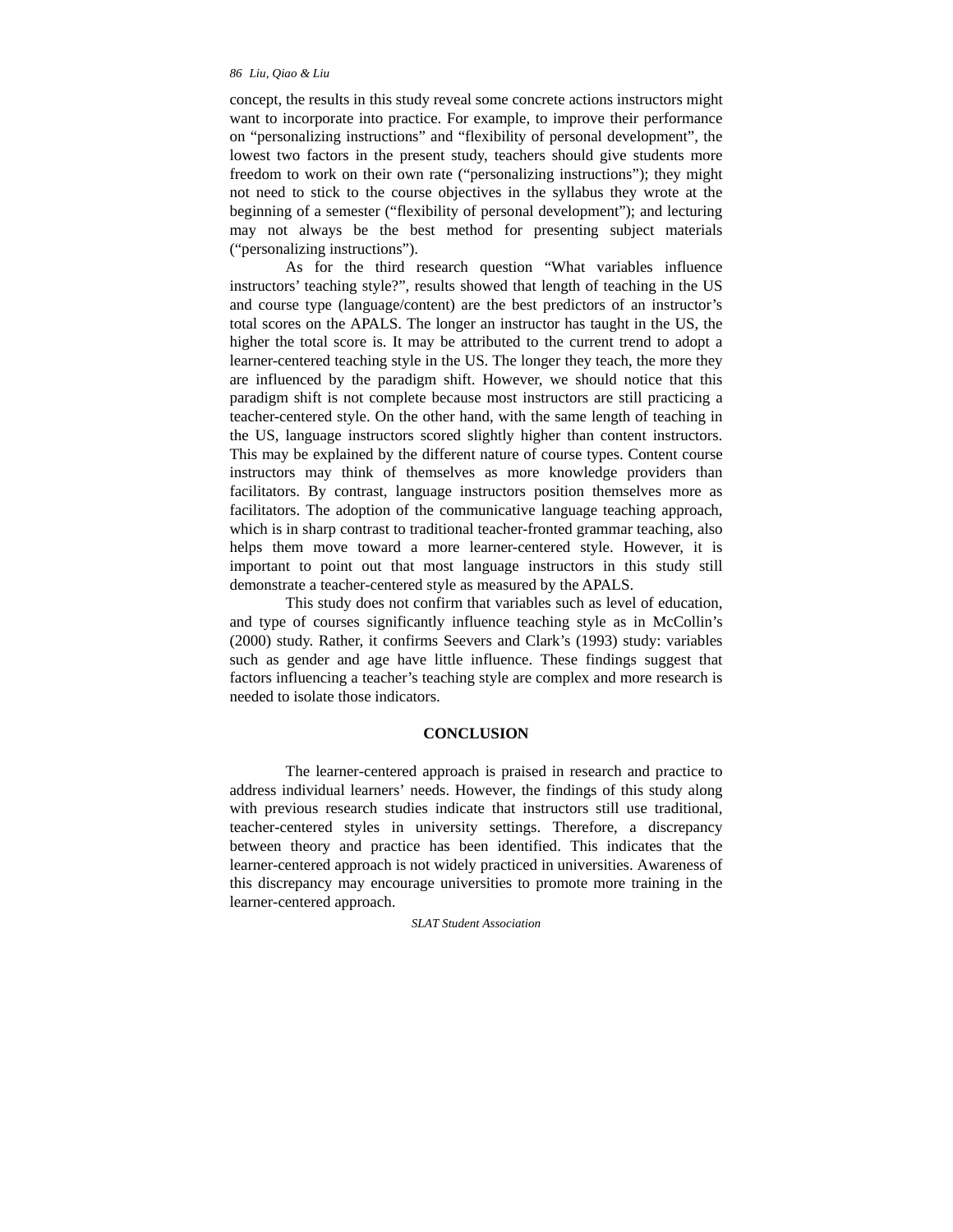One implication of this study for second language teaching is that teacher training should address this discrepancy. Using seven factors in APALS to conceptualize learner-centered teaching styles is a concrete way to raise teachers' awareness of their teaching style and help teachers move towards a learner-centered approach. Some factors are easier to achieve so that teachers could start with these practices. For example, teachers could accept errors as a natural part of the language learning process ("climate building"), and plan learning activities to take into account students' prior experiences ("relating to experience"). The least practiced factors "personalizing instruction" and "flexibility for personal development" should be incorporated in the curriculum of teacher training. Specific materials and activities should be designed to tap this difficulty.

 Due to the sample size of the study, further research with larger samples needs to be conducted to investigate other variables that may influence the teaching styles. Indeed, follow-up studies could be conducted using observational research methods and interviews. Observing actual classroom behavior and interviewing the instructors would provide more insight into the teaching styles used by the instructors and the variables that may influence these styles.

#### **REFERENCES**

- Clow, T. (1986). Differences between teacher professed collaborative teaching mode and adult student perception of collaborative mode. *Unpublished doctoral dissertation*. University of Missouri, Columbia.
- Conti, G. J. (1979). Principles of adult learning scale. *Paper presented at the Adult Education Research Conference*, Ann Arbor, MI. ERIC, ED179713.
- Conti, G. J. (1982). The principles of adult learning scale*. Adult Literacy and Basic Education. 6* (3): 135–150.
- Conti, G. J. (1983). Principles of adult learning scale: Follow-up and factor analysis. *Paper presented at the Adult Education Research Conference*, Montreal, Quebec. ERIC, ED 228424.
- Conti, G. J. (1985). Assessing teaching style in adult education: How and why. *Lifelong Learning. 8* (8), 7-11, 28.
- Conti, G. J. (2004). Identifying Your Teaching Style. In Galbraith, Michael W. (ed) (pp. 76-91). Malabar, FL: Krieger Publishing Company.
- Dupin-Bryant, P. A. (2004). Teaching Styles of Interactive Television Instructors: A Descriptive Study. *The American Journal of Distance Education*, *18* (1), 39-50.
- Hart, I. (2003). The Outsider's Gaze: A Learner-Centred Approach to Language-Teaching Materials. *Educational Media International* http://www. tandf.co.uk/journals.
- *Arizona Working Papers in SLAT Vol. 13*  Kain, D. J. (2003). Teacher-Centered versus Student-Centered: Balancing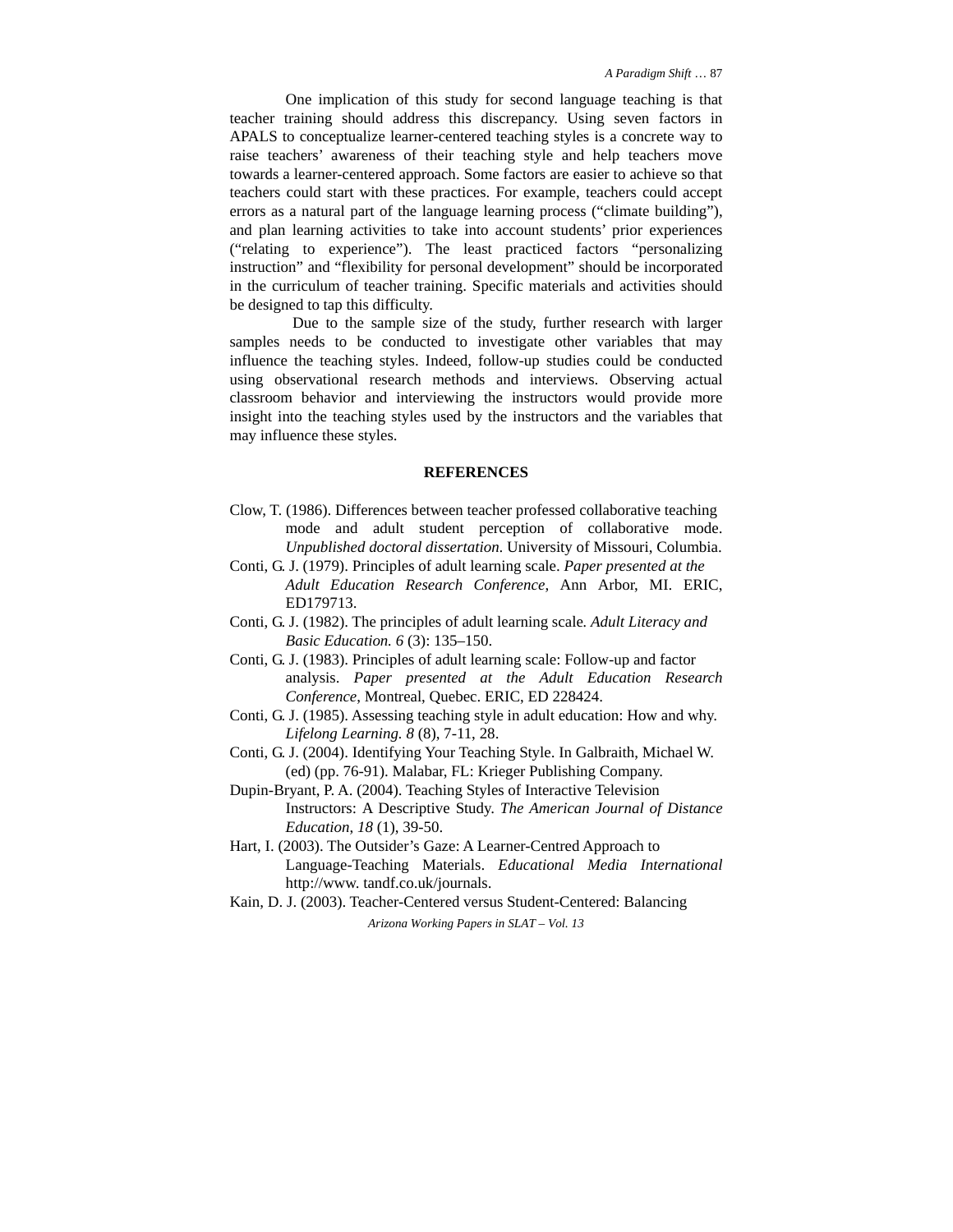Constraint and Theory in the Composition Classroom. *Pedagogy. 3*(1), 104-108.

- McCollin, E. (2000). Faculty and student perceptions of teaching styles: do teaching styles differ for traditional and nontraditional students? *Annual Conference of Mid-South Educational Research Association.* KY: Bowling Green. 3-32.
- McCombs, B. L. & Whistler, J. S. (1997). *The Learner-Centered Classroom and School*. *Strategies for Increasing Student Motivation and Achievement.* Sam Francisco: Jossey Bass Publishers.
- Miglietti, C. L. & Strange, C. C. (1998). Learning styles, classroom environment preferences, teaching styles, and remedial course outcomes for underprepared adults at a two-year college. *Community College Review*. *26* (1), 1-19.
- Parisot, A. H. (1997). Distance education as a catalyst for changing teaching in the community college: Implications for institutional policy. *New Directions for Community Colleges. 99*: 5–13.
- Pillay, H. (2002). Understanding learner-centredness: does it consider the diverse needs of individuals? *Studies in Continuing Education, 24*(1), 93-102.
- Premont, S. B. (1989). The principles of adult learning scale: Maximized coefficient alpha and confirmatory factor analysis using LISREL. *Ed.D. diss*., University of Missouri, Columbia.
- Seevers, B. S. & Clark, R. W. (1993). Factors Related to Teaching Style Preference of Ohio Cooperative Extension Service Faculty and Program Staff. *Summary of Research 68*. Ohio State University, Columbus.
- Spoon, J. C. & Schell, J. W. (1998). Aligning Student Learning Styles with Instructor Teaching Styles. *Journal of Industrial Teacher Education. 35* (2), 41-56.
- Wang, V. (2004). Full time adult credential students' instructional preferences at California State University, Long Beach: pedagogy or andragogy? *Journal of Zhejiang University SCIENCE. 5*(3):365-370.
- Weimer, M. (2002). Learner-Centered Teaching. San Francisco: Jossey Bass.
- Wilson, N. (1994). A study of the extent to which the instructional practices of teachers of adults differ from the instructional preferences of adult learners enrolled in post-secondary credit courses. *Unpublished doctoral dissertation*, Drake University.
- Zophy, J. W. (1982). On learner-centered teaching. *The History Teacher*. *15* (2), 185-195.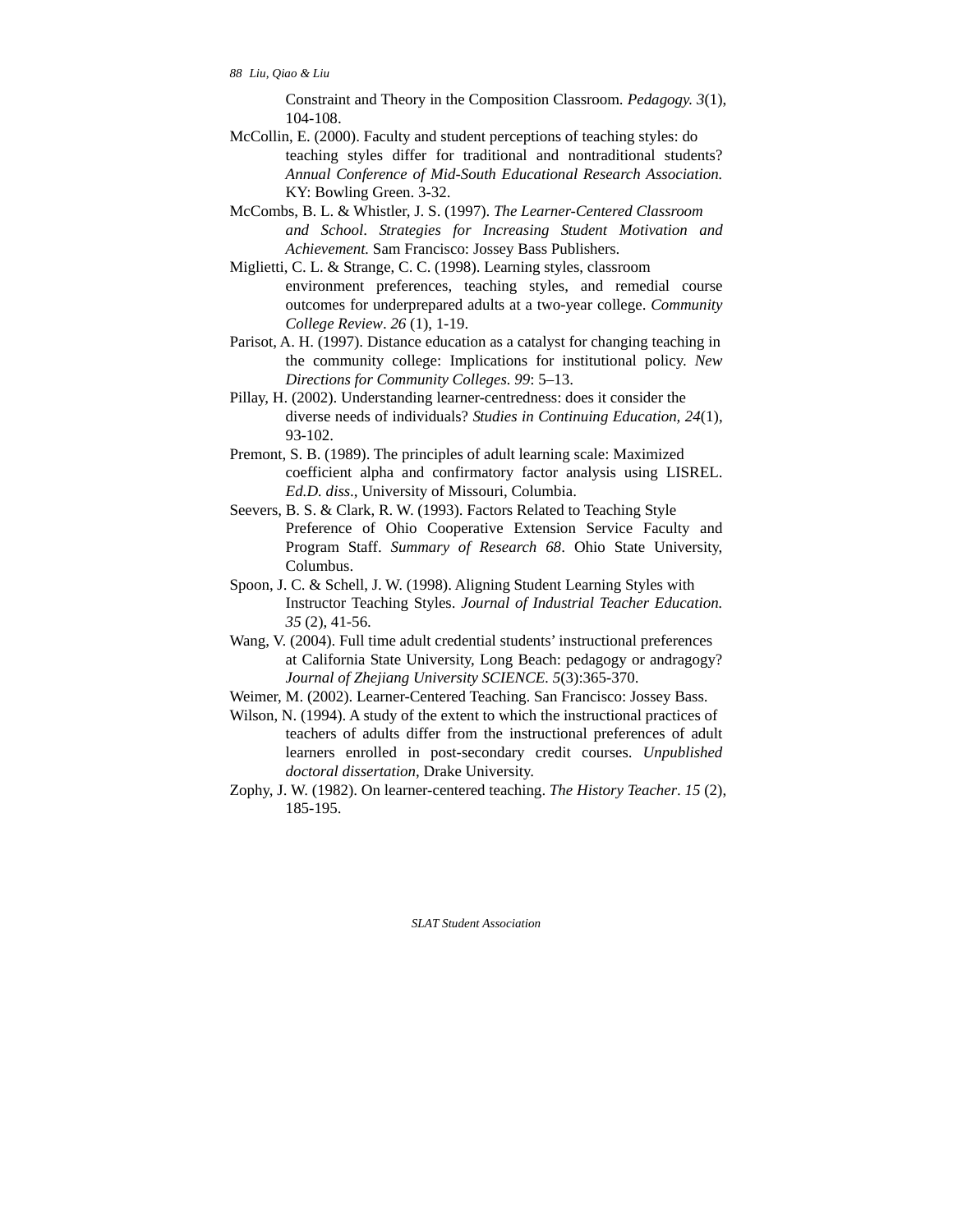Rong Liu is a 2nd year doctoral student in SLAT studying L2 Process and Pedagogy. He received his M.A. from Huazhong University of Science and Technology in Applied Linguistics. His research interests include bilingual processing and L2 computer assisted learner autonomy.

Xiaomei Qiao is a 2nd year doctoral student in SLAT studying L2 Process and Pedagogy. She received her M.A. from Shanghai International Studies University in Linguistics in China. She is interested in Chinese language processing and L2 phonology.

Yingliang Liu is a 2nd year doctoral student in SLAT, majoring in L2 Pedagogy and minoring in L2 use. She received her M.A. from Huazhong Normal University in Applied Linguistics. Yingliang's research interests include ESL writing and reading.

## **APPENDIX**

## Adapted PALS

**Disclaimer**: The following questionnaire is designed for research on your teaching. Please answer each question according to your own opinion and teaching experience of **the course** you indicate below. All the data collected will be highly confidential and will be used for the research only. First, please fill in some personal information and then answer questions of the questionnaire. Thanks for your cooperation.

#### **Personal information:**

| Gender: Female/ Male                           | Age:                                                      |
|------------------------------------------------|-----------------------------------------------------------|
| Native language $(s)$ :                        |                                                           |
|                                                | Length of residence in the USA:                           |
| Major:                                         |                                                           |
| Level of completed education: BA / MA / Doctor |                                                           |
| Country where you got your highest degree:     |                                                           |
|                                                |                                                           |
|                                                | Length of teaching experience in your home country :_____ |
| Length of teaching experience in the USA :     |                                                           |

## **Questionnaire:**

**Disclaimer**: The following questionnaire is designed for research on your teaching. Please answer each question according to your own opinion and teaching experience of **the course** you indicate below. All the data collected will be highly confidential and will be used for the research only. First, please fill in some personal information and then answer questions of the questionnaire. Thanks for your cooperation.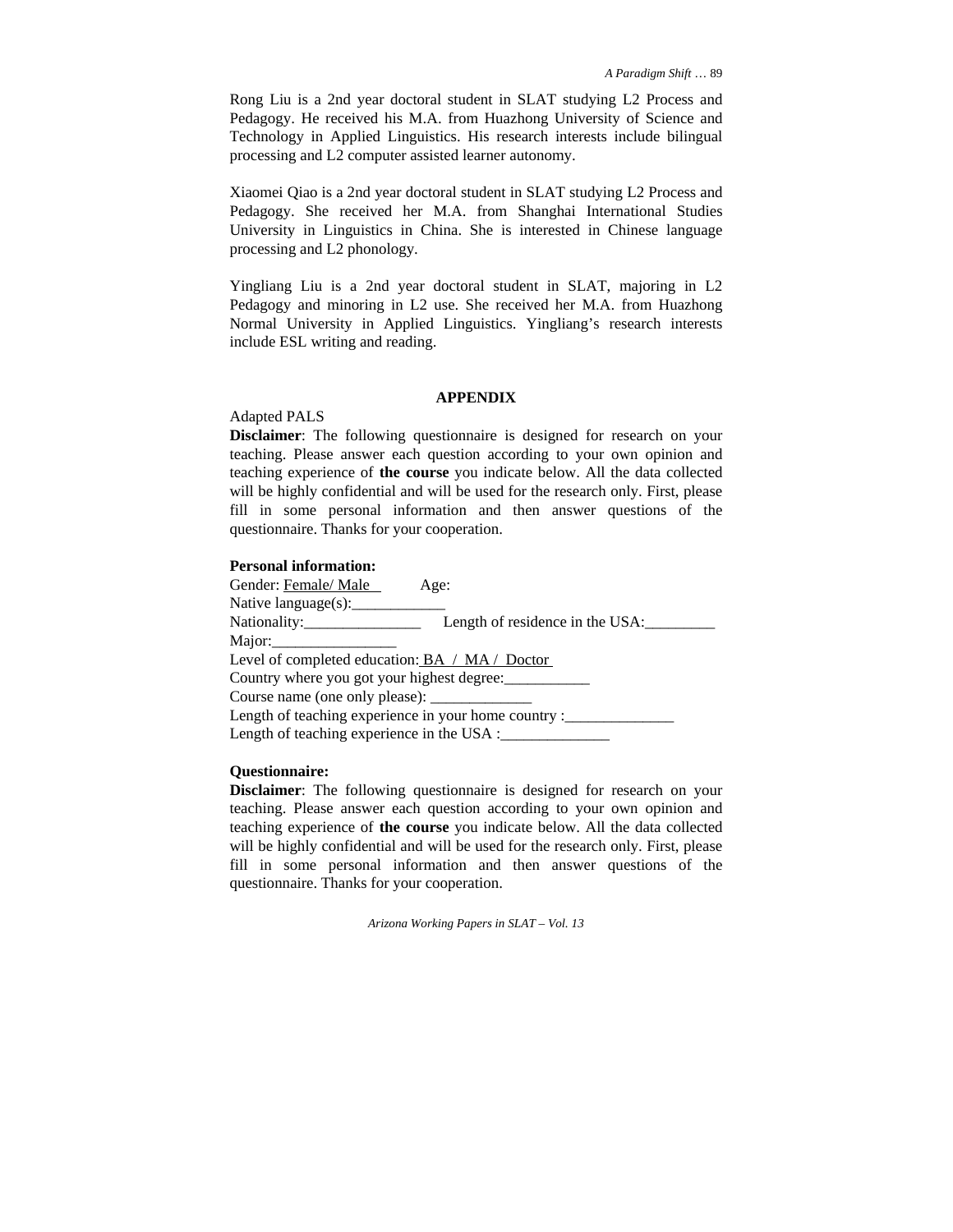#### *90 Liu, Qiao & Liu*

#### **Personal information:**

| Gender: Female/ Male                           | Age:                                                 |
|------------------------------------------------|------------------------------------------------------|
| Native language $(s)$ :                        |                                                      |
|                                                | Length of residence in the USA:                      |
| Major: $\sqrt{\frac{2}{1-\frac{1}{2}}$         |                                                      |
| Level of completed education: BA / MA / Doctor |                                                      |
| Country where you got your highest degree:     |                                                      |
| Course name (one only please): _____________   |                                                      |
|                                                | Length of teaching experience in your home country : |
| Length of teaching experience in the USA :     |                                                      |
|                                                |                                                      |

#### **Questionnaire:**

**Directions:** The following survey contains 26 items that a teacher might do in a classroom. For each item please respond to the way you most frequently practice the action described in the item. Your choices are Always, Almost Always, Often, Seldom, Almost Never, and Never. Underline 0 if you always do the event; underline number 1 if you almost always do the event; underline number 2 if you often do the event; underline number 3 if you seldom do the event; underline number 4 if you almost never do the event; and underline number 5 if you never do the event. If the item **does not apply** to you, underline number 5 for never.

| <b>Always</b>                                                                                          | <b>Almost Always</b>                                                                                     | Often                  |   | Seldom Almost Never | <b>Never</b> |  |
|--------------------------------------------------------------------------------------------------------|----------------------------------------------------------------------------------------------------------|------------------------|---|---------------------|--------------|--|
| $\mathbf{0}$                                                                                           | 1                                                                                                        | $\mathcal{D}_{\alpha}$ | 3 | 4                   | 5            |  |
|                                                                                                        | 1. I allow students to participate in developing the criteria for evaluating their performance in class. |                        |   |                     |              |  |
| 0                                                                                                      |                                                                                                          |                        |   |                     |              |  |
|                                                                                                        | 2. I help students find out the gaps between their goals and their present level of performance.         |                        |   |                     |              |  |
|                                                                                                        |                                                                                                          |                        |   |                     | 5            |  |
| 3. I provide knowledge rather than serve as a resource person.                                         |                                                                                                          |                        |   |                     |              |  |
|                                                                                                        |                                                                                                          |                        |   |                     | 5            |  |
| 4. I stick to the course objectives in the syllabus that I write at the beginning of a semester.       |                                                                                                          |                        |   |                     |              |  |
| 0                                                                                                      |                                                                                                          |                        |   |                     | 5            |  |
|                                                                                                        | 5. I use lecturing as the best method for presenting my subject material to students.                    |                        |   |                     |              |  |
|                                                                                                        |                                                                                                          |                        |   |                     | 5            |  |
| 6. I arrange the classroom so that it is easy for students to interact.                                |                                                                                                          |                        |   |                     |              |  |
|                                                                                                        |                                                                                                          |                        |   |                     | 5            |  |
| 7. I get a student to motivate himself/herself by confronting him/her in the presence of classmates    |                                                                                                          |                        |   |                     |              |  |
| during group discussions.                                                                              |                                                                                                          |                        |   |                     |              |  |
|                                                                                                        |                                                                                                          |                        |   |                     | 5            |  |
|                                                                                                        | 8. I plan learning activities to take into account my students' prior experiences.                       |                        |   |                     |              |  |
| Ω                                                                                                      |                                                                                                          |                        |   |                     | 5            |  |
| 9. I allow students to participate in making decisions about the topics that will be covered in class. |                                                                                                          |                        |   |                     |              |  |
|                                                                                                        |                                                                                                          |                        |   |                     | 5            |  |
| <b>SLAT Student Association</b>                                                                        |                                                                                                          |                        |   |                     |              |  |